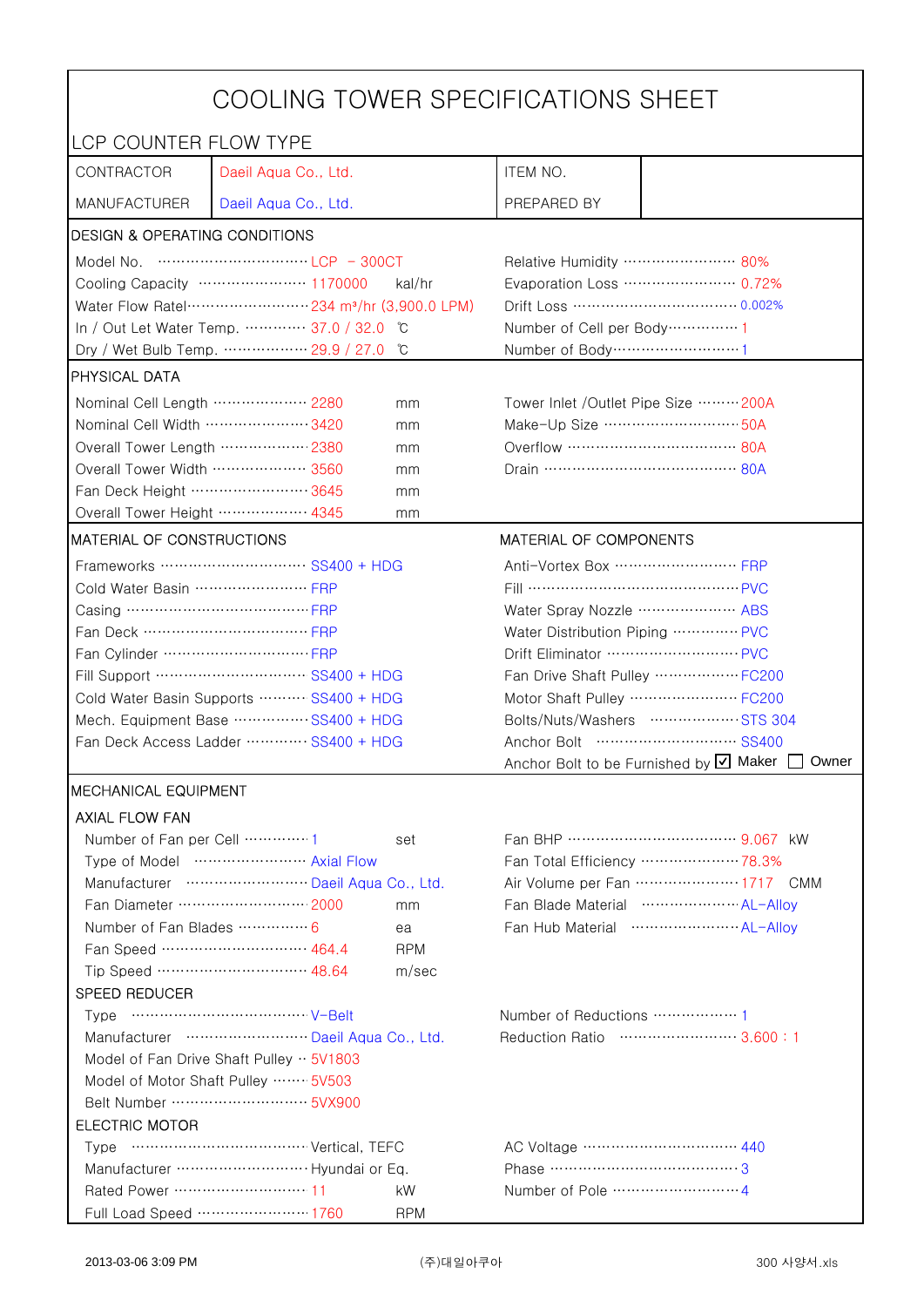| COOLING TOWER SPECIFICATIONS SHEET                   |                                                                               |                                                    |                              |  |  |
|------------------------------------------------------|-------------------------------------------------------------------------------|----------------------------------------------------|------------------------------|--|--|
| LCP COUNTER FLOW TYPE                                |                                                                               |                                                    |                              |  |  |
| CONTRACTOR                                           | Daeil Aqua Co., Ltd.                                                          | ITEM NO.                                           |                              |  |  |
| <b>MANUFACTURER</b>                                  | Daeil Aqua Co., Ltd.                                                          | PREPARED BY                                        |                              |  |  |
| <b>DESIGN &amp; OPERATING CONDITIONS</b>             |                                                                               |                                                    |                              |  |  |
|                                                      |                                                                               | Relative Humidity …………………… 80%                     |                              |  |  |
|                                                      | Cooling Capacity ………………… 2340000<br>kal/hr                                    | Evaporation Loss ………………… 0.72%                     |                              |  |  |
|                                                      | Water Flow Rate ························ 468 m <sup>3</sup> /hr (7,800.0 LPM) |                                                    |                              |  |  |
|                                                      | In / Out Let Water Temp.  37.0 / 32.0<br>C°                                   | Number of Cell per Body ··············· 2          |                              |  |  |
|                                                      | Dry / Wet Bulb Temp.  29.9 / 27.0<br>°C                                       | Number of Body ·····························1      |                              |  |  |
| PHYSICAL DATA                                        |                                                                               |                                                    |                              |  |  |
| Nominal Cell Length  2280                            | mm                                                                            | Tower Inlet /Outlet Pipe Size  200A                |                              |  |  |
| Nominal Cell Width 3420                              | mm                                                                            | Make-Up Size ································· 50A |                              |  |  |
| Overall Tower Length ……………… 4780                     | mm                                                                            |                                                    |                              |  |  |
| Overall Tower Width  3560                            | mm                                                                            |                                                    |                              |  |  |
| Fan Deck Height …………………… 3925                        | mm                                                                            |                                                    |                              |  |  |
| Overall Tower Height  4625                           | mm                                                                            |                                                    |                              |  |  |
| MATERIAL OF CONSTRUCTIONS                            |                                                                               | MATERIAL OF COMPONENTS                             |                              |  |  |
|                                                      | Frameworks ……………………… SS400 + HDG                                              | Anti-Vortex Box  FRP                               |                              |  |  |
| Cold Water Basin  FRP                                |                                                                               |                                                    |                              |  |  |
| Casing ………………………………… FRP                             |                                                                               | Water Spray Nozzle  ABS                            |                              |  |  |
| Fan Deck …………………………… FRP                             |                                                                               | Water Distribution Piping  PVC                     |                              |  |  |
|                                                      |                                                                               | Drift Eliminator  PVC                              |                              |  |  |
|                                                      | Fill Support ………………………… SS400 + HDG                                           | Fan Drive Shaft Pulley  FC200                      |                              |  |  |
|                                                      | Cold Water Basin Supports  SS400 + HDG                                        | Motor Shaft Pulley  FC200                          |                              |  |  |
|                                                      | Mech. Equipment Base SS400 + HDG                                              | Bolts/Nuts/Washers  STS 304                        |                              |  |  |
| Fan Deck Access Ladder  SS400 + HDG                  |                                                                               |                                                    |                              |  |  |
|                                                      |                                                                               | Anchor Bolt to be Furnished by $\boxtimes$ Maker   | Owner                        |  |  |
| <b>MECHANICAL EQUIPMENT</b>                          |                                                                               |                                                    |                              |  |  |
| <b>AXIAL FLOW FAN</b>                                |                                                                               |                                                    |                              |  |  |
| Number of Fan per Cell  1                            | set                                                                           |                                                    |                              |  |  |
|                                                      | Type of Model  Axial Flow                                                     | Fan Total Efficiency  78.3%                        |                              |  |  |
|                                                      | Manufacturer  Daeil Aqua Co., Ltd.                                            |                                                    | Air Volume per Fan  1717 CMM |  |  |
| Fan Diameter ……………………… 2000<br>mm                    |                                                                               | Fan Blade Material ····················· AL-Alloy  |                              |  |  |
| Number of Fan Blades …………… 6                         | ea                                                                            | Fan Hub Material  AL-Alloy                         |                              |  |  |
|                                                      | Fan Speed ………………………… 464.4<br><b>RPM</b>                                      |                                                    |                              |  |  |
|                                                      | Tip Speed ………………………… 48.64<br>m/sec                                           |                                                    |                              |  |  |
| SPEED REDUCER                                        |                                                                               |                                                    |                              |  |  |
|                                                      |                                                                               | Number of Reductions  1                            |                              |  |  |
|                                                      | Manufacturer  Daeil Aqua Co., Ltd.                                            | Reduction Ratio …………………… 3.600:1                   |                              |  |  |
| Model of Fan Drive Shaft Pulley $\cdot \cdot$ 5V1803 |                                                                               |                                                    |                              |  |  |
| Model of Motor Shaft Pulley  5V503                   |                                                                               |                                                    |                              |  |  |
| Belt Number ……………………… 5VX900                         |                                                                               |                                                    |                              |  |  |
| <b>ELECTRIC MOTOR</b><br>AC Voltage …………………………… 440  |                                                                               |                                                    |                              |  |  |
|                                                      |                                                                               |                                                    |                              |  |  |
|                                                      |                                                                               | Phase …………………………………3                               |                              |  |  |
|                                                      | kW                                                                            |                                                    |                              |  |  |
|                                                      | Full Load Speed ………………… 1760<br><b>RPM</b>                                    |                                                    |                              |  |  |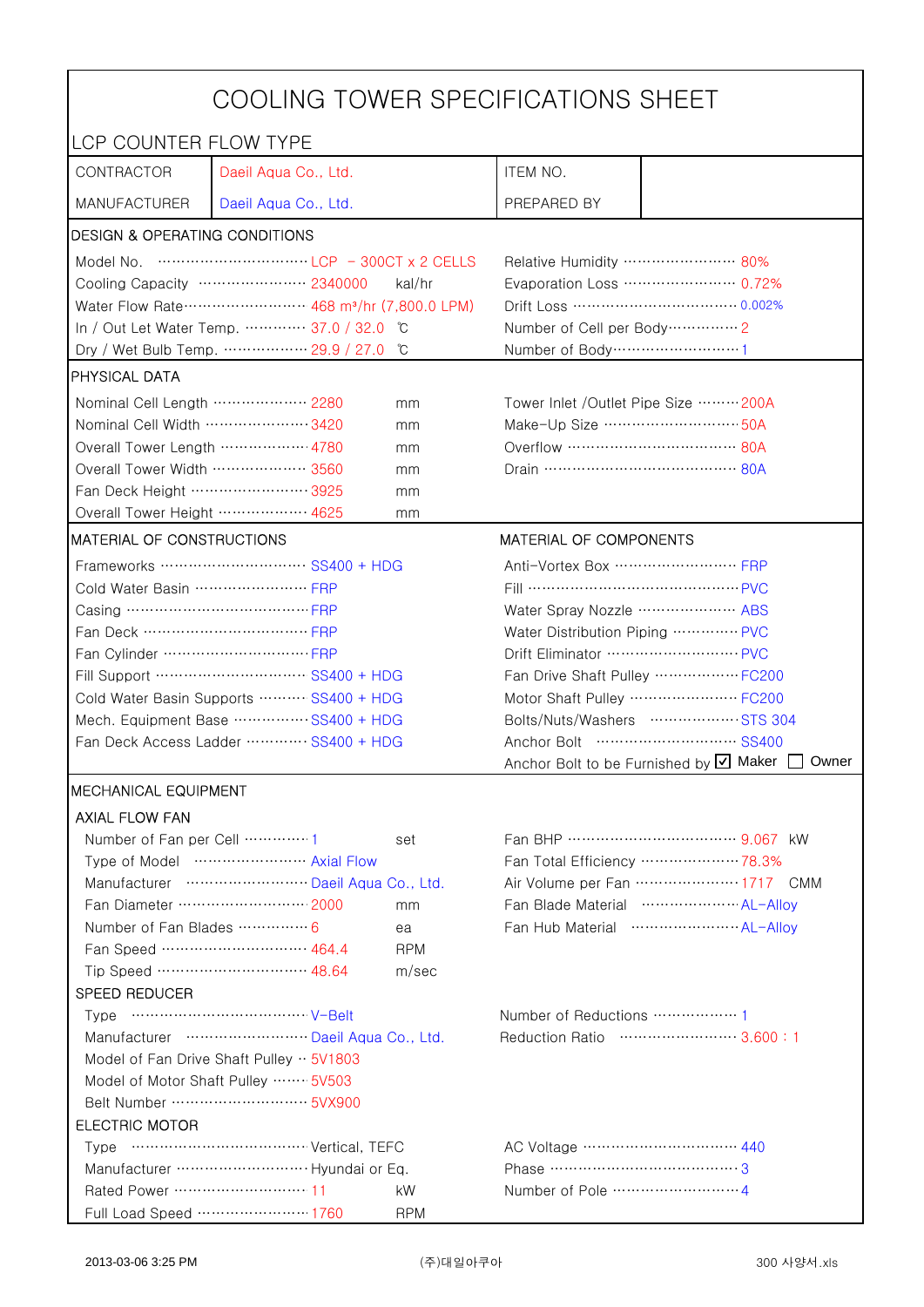| LCP COUNTER FLOW TYPE<br>CONTRACTOR<br>Daeil Aqua Co., Ltd.<br>ITEM NO.<br><b>MANUFACTURER</b><br>PREPARED BY<br>Daeil Aqua Co., Ltd.<br><b>DESIGN &amp; OPERATING CONDITIONS</b><br>Relative Humidity …………………… 80%<br>Cooling Capacity …………………… 3510000<br>kal/hr<br>Evaporation Loss ………………… 0.72%<br>Water Flow Rate ·························· 702 m <sup>3</sup> /hr (11,700.0 LPM)<br>In / Out Let Water Temp.  37.0 / 32.0<br>Number of Cell per Body ················ 3<br>C°<br>Dry / Wet Bulb Temp.  29.9 / 27.0<br>°C<br>Number of Body ······························1<br>PHYSICAL DATA<br>Nominal Cell Length  2280<br>Tower Inlet /Outlet Pipe Size  200A<br>mm<br>Make-Up Size ································· 50A<br>Nominal Cell Width 3420<br>mm<br>Overall Tower Length ……………… 7140<br>mm<br>Overall Tower Width  3560<br>mm<br>Fan Deck Height …………………… 4085<br>mm<br>Overall Tower Height ……………… 4785<br>mm<br>MATERIAL OF COMPONENTS<br>MATERIAL OF CONSTRUCTIONS<br>Anti-Vortex Box ······························ FRP<br>Frameworks  SS400 + HDG<br>Cold Water Basin  FRP<br>Fill …………………………………… PVC<br>Casing ………………………………… FRP<br>Water Spray Nozzle  ABS<br>Fan Deck …………………………… FRP<br>Water Distribution Piping  PVC<br>Fan Drive Shaft Pulley  FC200<br>Fill Support ………………………… SS400 + HDG<br>Motor Shaft Pulley  FC200<br>Cold Water Basin Supports  SS400 + HDG<br>Bolts/Nuts/Washers  STS 304<br>Mech. Equipment Base SS400 + HDG<br>Fan Deck Access Ladder …………·· SS400 + HDG<br>Anchor Bolt to be Furnished by Ø Maker<br>Owner<br><b>MECHANICAL EQUIPMENT</b><br><b>AXIAL FLOW FAN</b><br>Number of Fan per Cell  1<br>set<br>Type of Model  Axial Flow<br>Fan Total Efficiency  78.3%<br>Air Volume per Fan ······················ 1717 CMM<br>Manufacturer  Daeil Aqua Co., Ltd.<br>Fan Blade Material ······················ AL-Allov<br>mm<br>Number of Fan Blades  6<br>Fan Hub Material ························· AL-Alloy<br>ea<br>Fan Speed ………………………… 464.4<br><b>RPM</b><br>Tip Speed ………………………… 48.64<br>m/sec<br>SPEED REDUCER<br>Number of Reductions  1<br>Manufacturer  Daeil Aqua Co., Ltd.<br>Reduction Ratio …………………… 3.600:1<br>Model of Fan Drive Shaft Pulley $\cdot \cdot$ 5V1803<br>Model of Motor Shaft Pulley  5V503<br><b>ELECTRIC MOTOR</b><br>AC Voltage …………………………… 440<br>kW | COOLING TOWER SPECIFICATIONS SHEET |  |  |  |  |  |
|---------------------------------------------------------------------------------------------------------------------------------------------------------------------------------------------------------------------------------------------------------------------------------------------------------------------------------------------------------------------------------------------------------------------------------------------------------------------------------------------------------------------------------------------------------------------------------------------------------------------------------------------------------------------------------------------------------------------------------------------------------------------------------------------------------------------------------------------------------------------------------------------------------------------------------------------------------------------------------------------------------------------------------------------------------------------------------------------------------------------------------------------------------------------------------------------------------------------------------------------------------------------------------------------------------------------------------------------------------------------------------------------------------------------------------------------------------------------------------------------------------------------------------------------------------------------------------------------------------------------------------------------------------------------------------------------------------------------------------------------------------------------------------------------------------------------------------------------------------------------------------------------------------------------------------------------------------------------------------------------------------------------------------------------------------------------------------------------------------------------------------------------------------------------------------------------------------------------------------------------------------------------------------------------------------------------------------------------------|------------------------------------|--|--|--|--|--|
|                                                                                                                                                                                                                                                                                                                                                                                                                                                                                                                                                                                                                                                                                                                                                                                                                                                                                                                                                                                                                                                                                                                                                                                                                                                                                                                                                                                                                                                                                                                                                                                                                                                                                                                                                                                                                                                                                                                                                                                                                                                                                                                                                                                                                                                                                                                                                   |                                    |  |  |  |  |  |
|                                                                                                                                                                                                                                                                                                                                                                                                                                                                                                                                                                                                                                                                                                                                                                                                                                                                                                                                                                                                                                                                                                                                                                                                                                                                                                                                                                                                                                                                                                                                                                                                                                                                                                                                                                                                                                                                                                                                                                                                                                                                                                                                                                                                                                                                                                                                                   |                                    |  |  |  |  |  |
|                                                                                                                                                                                                                                                                                                                                                                                                                                                                                                                                                                                                                                                                                                                                                                                                                                                                                                                                                                                                                                                                                                                                                                                                                                                                                                                                                                                                                                                                                                                                                                                                                                                                                                                                                                                                                                                                                                                                                                                                                                                                                                                                                                                                                                                                                                                                                   |                                    |  |  |  |  |  |
|                                                                                                                                                                                                                                                                                                                                                                                                                                                                                                                                                                                                                                                                                                                                                                                                                                                                                                                                                                                                                                                                                                                                                                                                                                                                                                                                                                                                                                                                                                                                                                                                                                                                                                                                                                                                                                                                                                                                                                                                                                                                                                                                                                                                                                                                                                                                                   |                                    |  |  |  |  |  |
|                                                                                                                                                                                                                                                                                                                                                                                                                                                                                                                                                                                                                                                                                                                                                                                                                                                                                                                                                                                                                                                                                                                                                                                                                                                                                                                                                                                                                                                                                                                                                                                                                                                                                                                                                                                                                                                                                                                                                                                                                                                                                                                                                                                                                                                                                                                                                   |                                    |  |  |  |  |  |
|                                                                                                                                                                                                                                                                                                                                                                                                                                                                                                                                                                                                                                                                                                                                                                                                                                                                                                                                                                                                                                                                                                                                                                                                                                                                                                                                                                                                                                                                                                                                                                                                                                                                                                                                                                                                                                                                                                                                                                                                                                                                                                                                                                                                                                                                                                                                                   |                                    |  |  |  |  |  |
|                                                                                                                                                                                                                                                                                                                                                                                                                                                                                                                                                                                                                                                                                                                                                                                                                                                                                                                                                                                                                                                                                                                                                                                                                                                                                                                                                                                                                                                                                                                                                                                                                                                                                                                                                                                                                                                                                                                                                                                                                                                                                                                                                                                                                                                                                                                                                   |                                    |  |  |  |  |  |
|                                                                                                                                                                                                                                                                                                                                                                                                                                                                                                                                                                                                                                                                                                                                                                                                                                                                                                                                                                                                                                                                                                                                                                                                                                                                                                                                                                                                                                                                                                                                                                                                                                                                                                                                                                                                                                                                                                                                                                                                                                                                                                                                                                                                                                                                                                                                                   |                                    |  |  |  |  |  |
|                                                                                                                                                                                                                                                                                                                                                                                                                                                                                                                                                                                                                                                                                                                                                                                                                                                                                                                                                                                                                                                                                                                                                                                                                                                                                                                                                                                                                                                                                                                                                                                                                                                                                                                                                                                                                                                                                                                                                                                                                                                                                                                                                                                                                                                                                                                                                   |                                    |  |  |  |  |  |
|                                                                                                                                                                                                                                                                                                                                                                                                                                                                                                                                                                                                                                                                                                                                                                                                                                                                                                                                                                                                                                                                                                                                                                                                                                                                                                                                                                                                                                                                                                                                                                                                                                                                                                                                                                                                                                                                                                                                                                                                                                                                                                                                                                                                                                                                                                                                                   |                                    |  |  |  |  |  |
|                                                                                                                                                                                                                                                                                                                                                                                                                                                                                                                                                                                                                                                                                                                                                                                                                                                                                                                                                                                                                                                                                                                                                                                                                                                                                                                                                                                                                                                                                                                                                                                                                                                                                                                                                                                                                                                                                                                                                                                                                                                                                                                                                                                                                                                                                                                                                   |                                    |  |  |  |  |  |
|                                                                                                                                                                                                                                                                                                                                                                                                                                                                                                                                                                                                                                                                                                                                                                                                                                                                                                                                                                                                                                                                                                                                                                                                                                                                                                                                                                                                                                                                                                                                                                                                                                                                                                                                                                                                                                                                                                                                                                                                                                                                                                                                                                                                                                                                                                                                                   |                                    |  |  |  |  |  |
|                                                                                                                                                                                                                                                                                                                                                                                                                                                                                                                                                                                                                                                                                                                                                                                                                                                                                                                                                                                                                                                                                                                                                                                                                                                                                                                                                                                                                                                                                                                                                                                                                                                                                                                                                                                                                                                                                                                                                                                                                                                                                                                                                                                                                                                                                                                                                   |                                    |  |  |  |  |  |
|                                                                                                                                                                                                                                                                                                                                                                                                                                                                                                                                                                                                                                                                                                                                                                                                                                                                                                                                                                                                                                                                                                                                                                                                                                                                                                                                                                                                                                                                                                                                                                                                                                                                                                                                                                                                                                                                                                                                                                                                                                                                                                                                                                                                                                                                                                                                                   |                                    |  |  |  |  |  |
|                                                                                                                                                                                                                                                                                                                                                                                                                                                                                                                                                                                                                                                                                                                                                                                                                                                                                                                                                                                                                                                                                                                                                                                                                                                                                                                                                                                                                                                                                                                                                                                                                                                                                                                                                                                                                                                                                                                                                                                                                                                                                                                                                                                                                                                                                                                                                   |                                    |  |  |  |  |  |
|                                                                                                                                                                                                                                                                                                                                                                                                                                                                                                                                                                                                                                                                                                                                                                                                                                                                                                                                                                                                                                                                                                                                                                                                                                                                                                                                                                                                                                                                                                                                                                                                                                                                                                                                                                                                                                                                                                                                                                                                                                                                                                                                                                                                                                                                                                                                                   |                                    |  |  |  |  |  |
|                                                                                                                                                                                                                                                                                                                                                                                                                                                                                                                                                                                                                                                                                                                                                                                                                                                                                                                                                                                                                                                                                                                                                                                                                                                                                                                                                                                                                                                                                                                                                                                                                                                                                                                                                                                                                                                                                                                                                                                                                                                                                                                                                                                                                                                                                                                                                   |                                    |  |  |  |  |  |
|                                                                                                                                                                                                                                                                                                                                                                                                                                                                                                                                                                                                                                                                                                                                                                                                                                                                                                                                                                                                                                                                                                                                                                                                                                                                                                                                                                                                                                                                                                                                                                                                                                                                                                                                                                                                                                                                                                                                                                                                                                                                                                                                                                                                                                                                                                                                                   |                                    |  |  |  |  |  |
|                                                                                                                                                                                                                                                                                                                                                                                                                                                                                                                                                                                                                                                                                                                                                                                                                                                                                                                                                                                                                                                                                                                                                                                                                                                                                                                                                                                                                                                                                                                                                                                                                                                                                                                                                                                                                                                                                                                                                                                                                                                                                                                                                                                                                                                                                                                                                   |                                    |  |  |  |  |  |
|                                                                                                                                                                                                                                                                                                                                                                                                                                                                                                                                                                                                                                                                                                                                                                                                                                                                                                                                                                                                                                                                                                                                                                                                                                                                                                                                                                                                                                                                                                                                                                                                                                                                                                                                                                                                                                                                                                                                                                                                                                                                                                                                                                                                                                                                                                                                                   |                                    |  |  |  |  |  |
|                                                                                                                                                                                                                                                                                                                                                                                                                                                                                                                                                                                                                                                                                                                                                                                                                                                                                                                                                                                                                                                                                                                                                                                                                                                                                                                                                                                                                                                                                                                                                                                                                                                                                                                                                                                                                                                                                                                                                                                                                                                                                                                                                                                                                                                                                                                                                   |                                    |  |  |  |  |  |
|                                                                                                                                                                                                                                                                                                                                                                                                                                                                                                                                                                                                                                                                                                                                                                                                                                                                                                                                                                                                                                                                                                                                                                                                                                                                                                                                                                                                                                                                                                                                                                                                                                                                                                                                                                                                                                                                                                                                                                                                                                                                                                                                                                                                                                                                                                                                                   |                                    |  |  |  |  |  |
|                                                                                                                                                                                                                                                                                                                                                                                                                                                                                                                                                                                                                                                                                                                                                                                                                                                                                                                                                                                                                                                                                                                                                                                                                                                                                                                                                                                                                                                                                                                                                                                                                                                                                                                                                                                                                                                                                                                                                                                                                                                                                                                                                                                                                                                                                                                                                   |                                    |  |  |  |  |  |
|                                                                                                                                                                                                                                                                                                                                                                                                                                                                                                                                                                                                                                                                                                                                                                                                                                                                                                                                                                                                                                                                                                                                                                                                                                                                                                                                                                                                                                                                                                                                                                                                                                                                                                                                                                                                                                                                                                                                                                                                                                                                                                                                                                                                                                                                                                                                                   |                                    |  |  |  |  |  |
|                                                                                                                                                                                                                                                                                                                                                                                                                                                                                                                                                                                                                                                                                                                                                                                                                                                                                                                                                                                                                                                                                                                                                                                                                                                                                                                                                                                                                                                                                                                                                                                                                                                                                                                                                                                                                                                                                                                                                                                                                                                                                                                                                                                                                                                                                                                                                   |                                    |  |  |  |  |  |
|                                                                                                                                                                                                                                                                                                                                                                                                                                                                                                                                                                                                                                                                                                                                                                                                                                                                                                                                                                                                                                                                                                                                                                                                                                                                                                                                                                                                                                                                                                                                                                                                                                                                                                                                                                                                                                                                                                                                                                                                                                                                                                                                                                                                                                                                                                                                                   |                                    |  |  |  |  |  |
|                                                                                                                                                                                                                                                                                                                                                                                                                                                                                                                                                                                                                                                                                                                                                                                                                                                                                                                                                                                                                                                                                                                                                                                                                                                                                                                                                                                                                                                                                                                                                                                                                                                                                                                                                                                                                                                                                                                                                                                                                                                                                                                                                                                                                                                                                                                                                   |                                    |  |  |  |  |  |
|                                                                                                                                                                                                                                                                                                                                                                                                                                                                                                                                                                                                                                                                                                                                                                                                                                                                                                                                                                                                                                                                                                                                                                                                                                                                                                                                                                                                                                                                                                                                                                                                                                                                                                                                                                                                                                                                                                                                                                                                                                                                                                                                                                                                                                                                                                                                                   |                                    |  |  |  |  |  |
|                                                                                                                                                                                                                                                                                                                                                                                                                                                                                                                                                                                                                                                                                                                                                                                                                                                                                                                                                                                                                                                                                                                                                                                                                                                                                                                                                                                                                                                                                                                                                                                                                                                                                                                                                                                                                                                                                                                                                                                                                                                                                                                                                                                                                                                                                                                                                   |                                    |  |  |  |  |  |
|                                                                                                                                                                                                                                                                                                                                                                                                                                                                                                                                                                                                                                                                                                                                                                                                                                                                                                                                                                                                                                                                                                                                                                                                                                                                                                                                                                                                                                                                                                                                                                                                                                                                                                                                                                                                                                                                                                                                                                                                                                                                                                                                                                                                                                                                                                                                                   |                                    |  |  |  |  |  |
|                                                                                                                                                                                                                                                                                                                                                                                                                                                                                                                                                                                                                                                                                                                                                                                                                                                                                                                                                                                                                                                                                                                                                                                                                                                                                                                                                                                                                                                                                                                                                                                                                                                                                                                                                                                                                                                                                                                                                                                                                                                                                                                                                                                                                                                                                                                                                   |                                    |  |  |  |  |  |
|                                                                                                                                                                                                                                                                                                                                                                                                                                                                                                                                                                                                                                                                                                                                                                                                                                                                                                                                                                                                                                                                                                                                                                                                                                                                                                                                                                                                                                                                                                                                                                                                                                                                                                                                                                                                                                                                                                                                                                                                                                                                                                                                                                                                                                                                                                                                                   |                                    |  |  |  |  |  |
|                                                                                                                                                                                                                                                                                                                                                                                                                                                                                                                                                                                                                                                                                                                                                                                                                                                                                                                                                                                                                                                                                                                                                                                                                                                                                                                                                                                                                                                                                                                                                                                                                                                                                                                                                                                                                                                                                                                                                                                                                                                                                                                                                                                                                                                                                                                                                   |                                    |  |  |  |  |  |
|                                                                                                                                                                                                                                                                                                                                                                                                                                                                                                                                                                                                                                                                                                                                                                                                                                                                                                                                                                                                                                                                                                                                                                                                                                                                                                                                                                                                                                                                                                                                                                                                                                                                                                                                                                                                                                                                                                                                                                                                                                                                                                                                                                                                                                                                                                                                                   |                                    |  |  |  |  |  |
|                                                                                                                                                                                                                                                                                                                                                                                                                                                                                                                                                                                                                                                                                                                                                                                                                                                                                                                                                                                                                                                                                                                                                                                                                                                                                                                                                                                                                                                                                                                                                                                                                                                                                                                                                                                                                                                                                                                                                                                                                                                                                                                                                                                                                                                                                                                                                   |                                    |  |  |  |  |  |
|                                                                                                                                                                                                                                                                                                                                                                                                                                                                                                                                                                                                                                                                                                                                                                                                                                                                                                                                                                                                                                                                                                                                                                                                                                                                                                                                                                                                                                                                                                                                                                                                                                                                                                                                                                                                                                                                                                                                                                                                                                                                                                                                                                                                                                                                                                                                                   |                                    |  |  |  |  |  |
|                                                                                                                                                                                                                                                                                                                                                                                                                                                                                                                                                                                                                                                                                                                                                                                                                                                                                                                                                                                                                                                                                                                                                                                                                                                                                                                                                                                                                                                                                                                                                                                                                                                                                                                                                                                                                                                                                                                                                                                                                                                                                                                                                                                                                                                                                                                                                   |                                    |  |  |  |  |  |
|                                                                                                                                                                                                                                                                                                                                                                                                                                                                                                                                                                                                                                                                                                                                                                                                                                                                                                                                                                                                                                                                                                                                                                                                                                                                                                                                                                                                                                                                                                                                                                                                                                                                                                                                                                                                                                                                                                                                                                                                                                                                                                                                                                                                                                                                                                                                                   |                                    |  |  |  |  |  |
|                                                                                                                                                                                                                                                                                                                                                                                                                                                                                                                                                                                                                                                                                                                                                                                                                                                                                                                                                                                                                                                                                                                                                                                                                                                                                                                                                                                                                                                                                                                                                                                                                                                                                                                                                                                                                                                                                                                                                                                                                                                                                                                                                                                                                                                                                                                                                   |                                    |  |  |  |  |  |
|                                                                                                                                                                                                                                                                                                                                                                                                                                                                                                                                                                                                                                                                                                                                                                                                                                                                                                                                                                                                                                                                                                                                                                                                                                                                                                                                                                                                                                                                                                                                                                                                                                                                                                                                                                                                                                                                                                                                                                                                                                                                                                                                                                                                                                                                                                                                                   |                                    |  |  |  |  |  |
|                                                                                                                                                                                                                                                                                                                                                                                                                                                                                                                                                                                                                                                                                                                                                                                                                                                                                                                                                                                                                                                                                                                                                                                                                                                                                                                                                                                                                                                                                                                                                                                                                                                                                                                                                                                                                                                                                                                                                                                                                                                                                                                                                                                                                                                                                                                                                   |                                    |  |  |  |  |  |
|                                                                                                                                                                                                                                                                                                                                                                                                                                                                                                                                                                                                                                                                                                                                                                                                                                                                                                                                                                                                                                                                                                                                                                                                                                                                                                                                                                                                                                                                                                                                                                                                                                                                                                                                                                                                                                                                                                                                                                                                                                                                                                                                                                                                                                                                                                                                                   |                                    |  |  |  |  |  |
|                                                                                                                                                                                                                                                                                                                                                                                                                                                                                                                                                                                                                                                                                                                                                                                                                                                                                                                                                                                                                                                                                                                                                                                                                                                                                                                                                                                                                                                                                                                                                                                                                                                                                                                                                                                                                                                                                                                                                                                                                                                                                                                                                                                                                                                                                                                                                   |                                    |  |  |  |  |  |
|                                                                                                                                                                                                                                                                                                                                                                                                                                                                                                                                                                                                                                                                                                                                                                                                                                                                                                                                                                                                                                                                                                                                                                                                                                                                                                                                                                                                                                                                                                                                                                                                                                                                                                                                                                                                                                                                                                                                                                                                                                                                                                                                                                                                                                                                                                                                                   |                                    |  |  |  |  |  |
|                                                                                                                                                                                                                                                                                                                                                                                                                                                                                                                                                                                                                                                                                                                                                                                                                                                                                                                                                                                                                                                                                                                                                                                                                                                                                                                                                                                                                                                                                                                                                                                                                                                                                                                                                                                                                                                                                                                                                                                                                                                                                                                                                                                                                                                                                                                                                   |                                    |  |  |  |  |  |
| Full Load Speed ………………… 1760<br><b>RPM</b>                                                                                                                                                                                                                                                                                                                                                                                                                                                                                                                                                                                                                                                                                                                                                                                                                                                                                                                                                                                                                                                                                                                                                                                                                                                                                                                                                                                                                                                                                                                                                                                                                                                                                                                                                                                                                                                                                                                                                                                                                                                                                                                                                                                                                                                                                                        |                                    |  |  |  |  |  |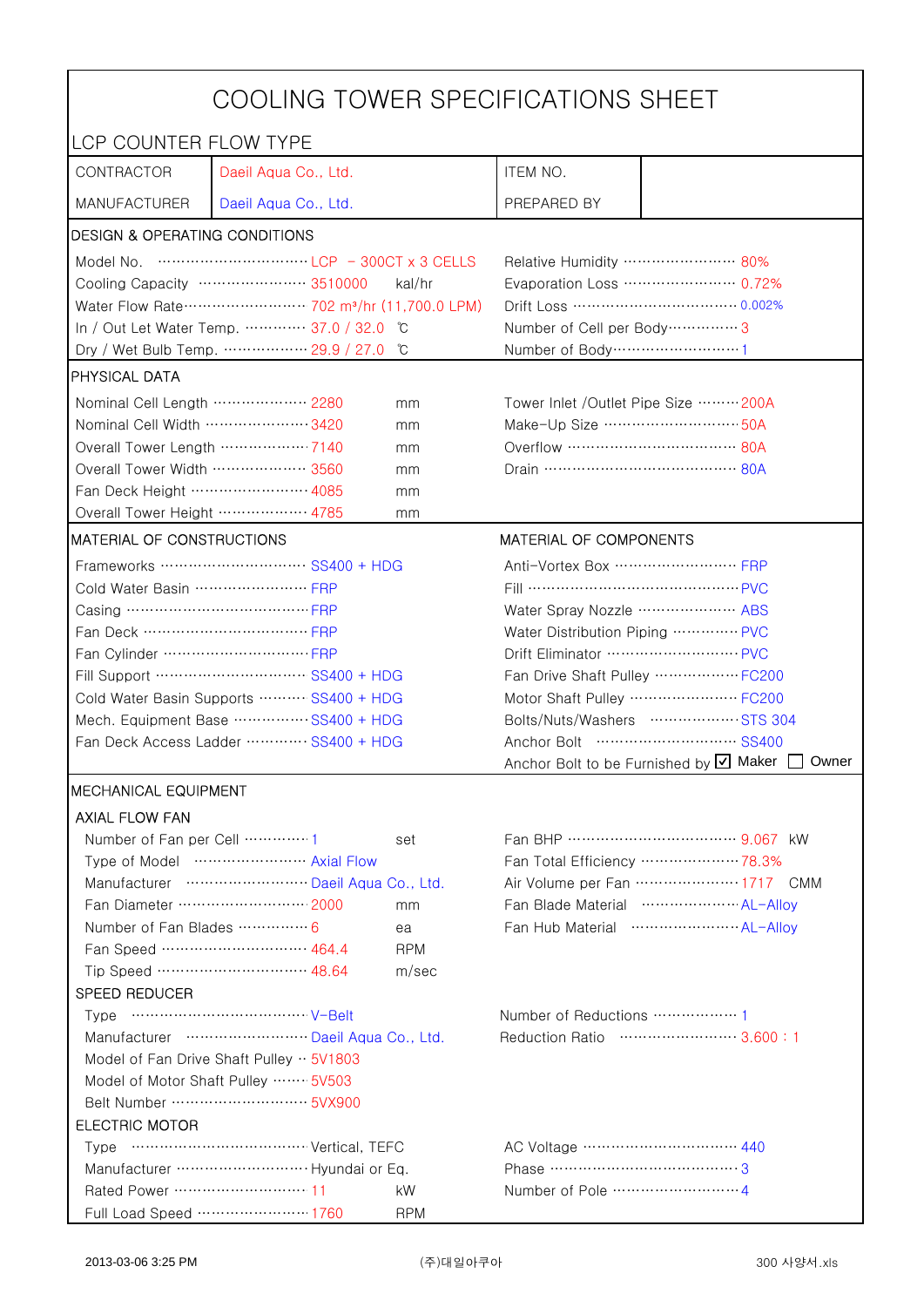| COOLING TOWER SPECIFICATIONS SHEET                                             |                                                                                                                                                                                                                                                                                                                                      |                                |                                                    |                                                    |  |
|--------------------------------------------------------------------------------|--------------------------------------------------------------------------------------------------------------------------------------------------------------------------------------------------------------------------------------------------------------------------------------------------------------------------------------|--------------------------------|----------------------------------------------------|----------------------------------------------------|--|
| LCP COUNTER FLOW TYPE                                                          |                                                                                                                                                                                                                                                                                                                                      |                                |                                                    |                                                    |  |
| CONTRACTOR                                                                     | Daeil Aqua Co., Ltd.                                                                                                                                                                                                                                                                                                                 |                                | ITEM NO.                                           |                                                    |  |
| <b>MANUFACTURER</b>                                                            | Daeil Aqua Co., Ltd.                                                                                                                                                                                                                                                                                                                 |                                | PREPARED BY                                        |                                                    |  |
| DESIGN & OPERATING CONDITIONS                                                  |                                                                                                                                                                                                                                                                                                                                      |                                |                                                    |                                                    |  |
|                                                                                | Model No. $\cdots$ $\cdots$ $\cdots$ $\cdots$ $\cdots$ $\cdots$ $\cdots$ $\cdots$ $\cdots$ $\cdots$ $\cdots$ $\cdots$ $\cdots$ $\cdots$ $\cdots$ $\cdots$ $\cdots$ $\cdots$ $\cdots$ $\cdots$ $\cdots$ $\cdots$ $\cdots$ $\cdots$ $\cdots$ $\cdots$ $\cdots$ $\cdots$ $\cdots$ $\cdots$ $\cdots$ $\cdots$ $\cdots$ $\cdots$ $\cdots$ |                                | Relative Humidity …………………… 80%                     |                                                    |  |
|                                                                                | Cooling Capacity ………………… 4680000                                                                                                                                                                                                                                                                                                     | kal/hr                         |                                                    | Evaporation Loss ………………… 0.72%                     |  |
|                                                                                | Water Flow Rate ···························· 936 m <sup>3</sup> /hr (15,600.0 LPM)                                                                                                                                                                                                                                                   |                                |                                                    |                                                    |  |
|                                                                                | In / Out Let Water Temp.  37.0 / 32.0                                                                                                                                                                                                                                                                                                | C                              | Number of Cell per Body ··············· 4          |                                                    |  |
|                                                                                | Dry / Wet Bulb Temp.  29.9 / 27.0                                                                                                                                                                                                                                                                                                    | ĬС                             | Number of Body ··································1 |                                                    |  |
| <b>PHYSICAL DATA</b>                                                           |                                                                                                                                                                                                                                                                                                                                      |                                |                                                    |                                                    |  |
| Nominal Cell Length  2280                                                      |                                                                                                                                                                                                                                                                                                                                      | mm                             | Tower Inlet /Outlet Pipe Size  200A                |                                                    |  |
| Nominal Cell Width  3420                                                       |                                                                                                                                                                                                                                                                                                                                      | mm                             | Make-Up Size ································· 50A |                                                    |  |
| Overall Tower Length ……………… 9520                                               |                                                                                                                                                                                                                                                                                                                                      | mm                             |                                                    |                                                    |  |
| Overall Tower Width ……………… 3560                                                |                                                                                                                                                                                                                                                                                                                                      | mm                             |                                                    |                                                    |  |
| Fan Deck Height …………………… 4295                                                  |                                                                                                                                                                                                                                                                                                                                      | mm                             |                                                    |                                                    |  |
| Overall Tower Height  4995                                                     |                                                                                                                                                                                                                                                                                                                                      | mm                             |                                                    |                                                    |  |
| MATERIAL OF CONSTRUCTIONS                                                      |                                                                                                                                                                                                                                                                                                                                      |                                | MATERIAL OF COMPONENTS                             |                                                    |  |
|                                                                                | Frameworks  SS400 + HDG                                                                                                                                                                                                                                                                                                              |                                | Anti-Vortex Box …………………… FRP                       |                                                    |  |
| Cold Water Basin  FRP                                                          |                                                                                                                                                                                                                                                                                                                                      |                                |                                                    |                                                    |  |
|                                                                                |                                                                                                                                                                                                                                                                                                                                      |                                | Water Spray Nozzle ………………… ABS                     |                                                    |  |
| Fan Deck …………………………… FRP                                                       |                                                                                                                                                                                                                                                                                                                                      | Water Distribution Piping  PVC |                                                    |                                                    |  |
|                                                                                |                                                                                                                                                                                                                                                                                                                                      |                                | Drift Eliminator  PVC                              |                                                    |  |
| Fill Support ………………………… SS400 + HDG                                            |                                                                                                                                                                                                                                                                                                                                      | Fan Drive Shaft Pulley  FC200  |                                                    |                                                    |  |
| Cold Water Basin Supports  SS400 + HDG                                         |                                                                                                                                                                                                                                                                                                                                      | Motor Shaft Pulley  FC200      |                                                    |                                                    |  |
| Mech. Equipment Base SS400 + HDG                                               |                                                                                                                                                                                                                                                                                                                                      | Bolts/Nuts/Washers  STS 304    |                                                    |                                                    |  |
| Fan Deck Access Ladder ………… SS400 + HDG                                        |                                                                                                                                                                                                                                                                                                                                      |                                |                                                    |                                                    |  |
|                                                                                |                                                                                                                                                                                                                                                                                                                                      |                                |                                                    | Anchor Bolt to be Furnished by Ø Maker<br>Owner    |  |
| <b>MECHANICAL EQUIPMENT</b>                                                    |                                                                                                                                                                                                                                                                                                                                      |                                |                                                    |                                                    |  |
| <b>AXIAL FLOW FAN</b>                                                          |                                                                                                                                                                                                                                                                                                                                      |                                |                                                    |                                                    |  |
| Number of Fan per Cell 1                                                       |                                                                                                                                                                                                                                                                                                                                      | set                            |                                                    | Fan BHP ……………………………… 9.067 kW                      |  |
|                                                                                | Type of Model  Axial Flow                                                                                                                                                                                                                                                                                                            |                                |                                                    | Fan Total Efficiency  78.3%                        |  |
|                                                                                | Manufacturer  Daeil Aqua Co., Ltd.                                                                                                                                                                                                                                                                                                   |                                |                                                    | Air Volume per Fan ······················ 1717 CMM |  |
|                                                                                | Fan Diameter …………………… 2000                                                                                                                                                                                                                                                                                                           | mm                             |                                                    | Fan Blade Material  AL-Alloy                       |  |
| Number of Fan Blades  6                                                        |                                                                                                                                                                                                                                                                                                                                      | ea                             |                                                    |                                                    |  |
|                                                                                | Fan Speed ………………………… 464.4                                                                                                                                                                                                                                                                                                           | <b>RPM</b>                     |                                                    |                                                    |  |
|                                                                                | Tip Speed ………………………… 48.64                                                                                                                                                                                                                                                                                                           | m/sec                          |                                                    |                                                    |  |
| SPEED REDUCER                                                                  |                                                                                                                                                                                                                                                                                                                                      |                                |                                                    |                                                    |  |
|                                                                                |                                                                                                                                                                                                                                                                                                                                      |                                | Number of Reductions  1                            |                                                    |  |
| Reduction Ratio …………………… 3.600:1<br>Manufacturer  Daeil Aqua Co., Ltd.         |                                                                                                                                                                                                                                                                                                                                      |                                |                                                    |                                                    |  |
| Model of Fan Drive Shaft Pulley · 5V1803<br>Model of Motor Shaft Pulley  5V503 |                                                                                                                                                                                                                                                                                                                                      |                                |                                                    |                                                    |  |
|                                                                                |                                                                                                                                                                                                                                                                                                                                      |                                |                                                    |                                                    |  |
| <b>ELECTRIC MOTOR</b>                                                          |                                                                                                                                                                                                                                                                                                                                      |                                |                                                    |                                                    |  |
|                                                                                |                                                                                                                                                                                                                                                                                                                                      |                                |                                                    |                                                    |  |
|                                                                                |                                                                                                                                                                                                                                                                                                                                      |                                | Phase ……………………………………3                              |                                                    |  |
|                                                                                |                                                                                                                                                                                                                                                                                                                                      | kW                             |                                                    |                                                    |  |
|                                                                                | Full Load Speed ………………… 1760                                                                                                                                                                                                                                                                                                         | <b>RPM</b>                     |                                                    |                                                    |  |